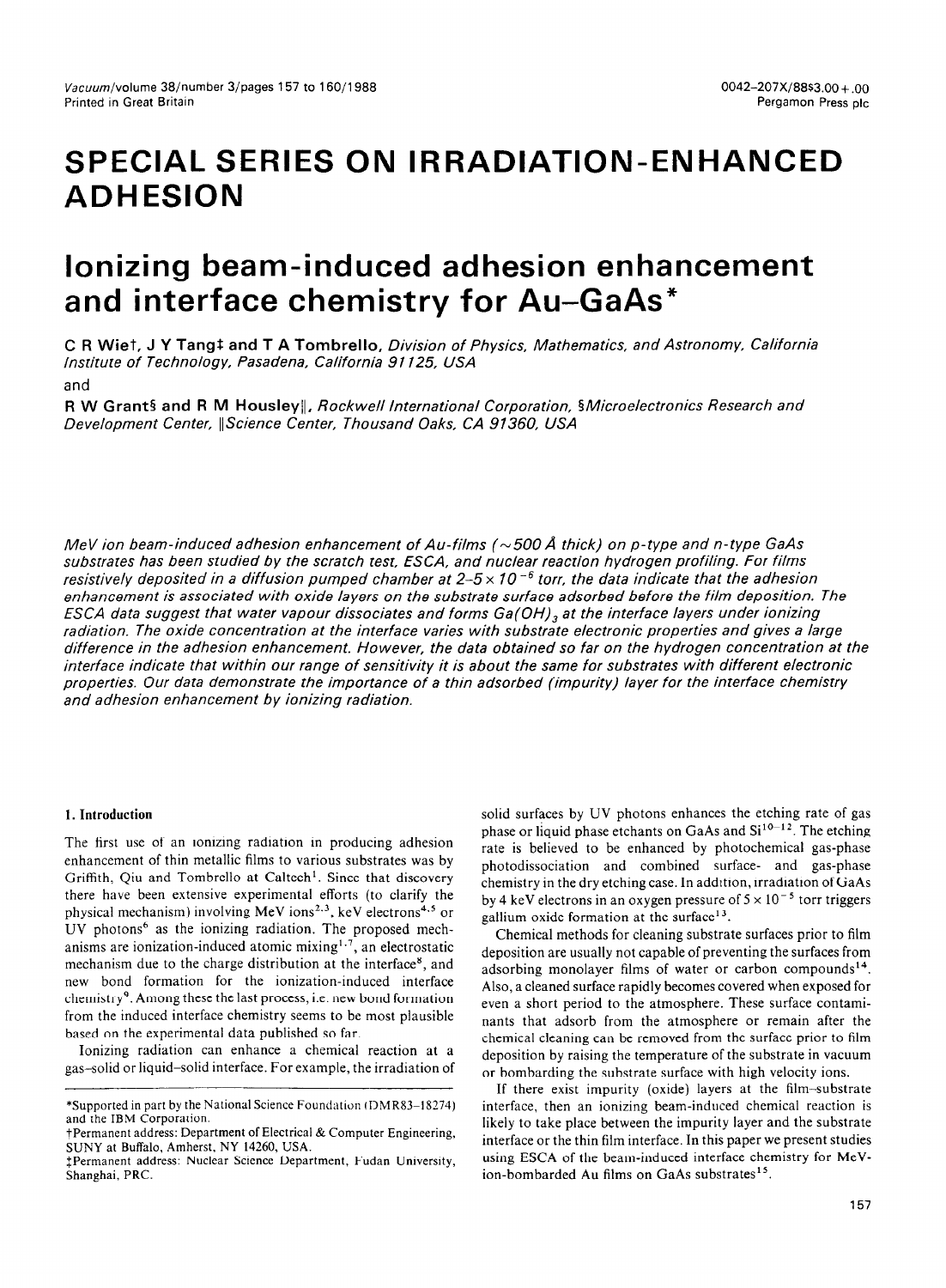### **2. Experimental**

**GaAs** wafers with four different dopants (Cr, Si, Te and Zn) were used in the present study. The wafers were chemically cleaned prior to the film deposition by the following procedure: wash in Alconox detergent and warm water in an ultrasonic bath, rinse in deionized water and in methanol. etch in a solution of3-5 drops of bromine in 100 ml methanol for about 5 min, rinse in methanol. and blow dry with dry nitrogen. The cleaned wafers were loaded into a diffusion-pumped bell jar in which the wafers were pumped on for 2-5 h before the film evaporation. Gold films ( $\sim$  500 Å thick) were deposited by resistive heating at  $2-5 \times 10^{-6}$  torr. The samples were then irradiated with Cl or F ions in the energy range of 2-18 MeV.

Bombarded samples were tested with the scratch test<sup>8</sup> and with ESCA. A HP5950A ESCA spectrometer with monochromatic Al $K\alpha$ (1486.6 eV) radiation was used. For the ESCA measurements. the Au films were chemically removed with a dilute solution of KCN in H<sub>2</sub>O prior to loading into the ESCA chamber. because the escape depth of the photoelectrons is only 10-20  $\AA$ <sup>16</sup>. Hydrogen at the interface of as-deposited samples was investigated with nuclear reaction hydrogen profiling, which measures the H by a resonant nuclear reaction, i.e. by  $^{19}F + ^1H \rightarrow ^{16}O +$  $H = +\gamma$  at a bombarding energy of 6.42 MeV.

#### 3. **Results**

The results of the scratch test are given in Figure 1 for the four different GaAs substrate samples bombarded with 18 MeV Cl ions. The bottom of the bars indicate the load (on the 1 mm scratch ball tip) at which the Au film starts to be partially removed and the top of the bars indicate the load at which the film is totally removed. The unbombarded films could be removed at 5 g, the lowest weight used. The two n-type, Si- and Te-doped. samples behave very similarly, i.e. negligible adhesion enhancement for doses below  $10^{14}$  cm<sup>-2</sup>. The Cr-doped semi-insulating GaAs sample shows a substantial increase in adhesion for low bombardment doses ( $< 5 \times 10^{13}$  cm<sup>-2</sup>). On the other hand, the Zn-doped p-type conducting sample does not exhibit any significant enhancement even for high beam doses.



**Figure 1.** Plot of scratch test load that causes film stripping from a GaAs substrate. The bars indicate the load range, from initiating of partial stripping (bottom of bar) to total stripping (top of bar).

Figure 2 shows the oxygen concentration at the GaAs substrate surfaces (stripped of Au films by KCN etching) as a function of sputtering time with 1 keV Ar ions. Two bombarded  $(3 \times$  $10^{14}$  cm<sup> $-2$ </sup> of 18 MeV Cl ions) Zn-doped and Si-doped substrate samples and one unbombarded Si-doped sample were investigated with ESCA. The ESCA experiment was performed on the surfaces of as-stripped samples, and after subsequent sputtering with Ar ions.

It can be seen in Figure 2 that the O 1s peak heights, after a few minutes of sputtering to remove the contamination due to the Au film removal, are correlated with the scratch test results given in Figure 1. The bombarded Si-doped substrate requires a sputter time roughly twice as long as that for the unbombarded Si-doped substrate for the oxygen peak heights to be reduced to half the original values. For the bombarded Si-doped and Zn-doped substrates, the Si-doped sample has a higher oxygen concentration at a given sputter time and the oxygen extends deeper into the substrate. It should be noted that the chemical cleaning and Au film deposition was done for all three samples at the same time and the in situ sputtering was performed simultaneously in the same  $Ar$ ion beam. Because the sputtering rate was not calibrated. however, there is no quantitative depth information.



Figure 2. ESCA peak heights of the O 1s line as a function of sputtering time. The data compare the oxygen concentration for different substrates before and after the ion bombardment.

Figure 3 shows the Ga 3d and As 3d lines from oxides and GaAs on the surface of a bombarded substrate. This spectrum was obtained after the Au film had been removed in KCN solution and before the surface was sputtered with Ar ions in the ESCA chamber. The figure shows that the lines from oxides and GaAs are resolved from each other for As 3d but not for Ga 3d. However. since the arsenic oxides dissolve in water while the gallium oxides do not, the arsenic signal from oxide is believed to arise from the native oxides formed after the Au film had been etched off.

Table 1 gives the peak heights of As 3d, 0 Is and C IS lines as a function of increasing sputter time. The information on Ga 3d peak heights is not given because the Ga 3d line from GaAs is not resolved from that of the oxide. The contamination on the substrate surface. i.e. the arsenic signal from oxides and the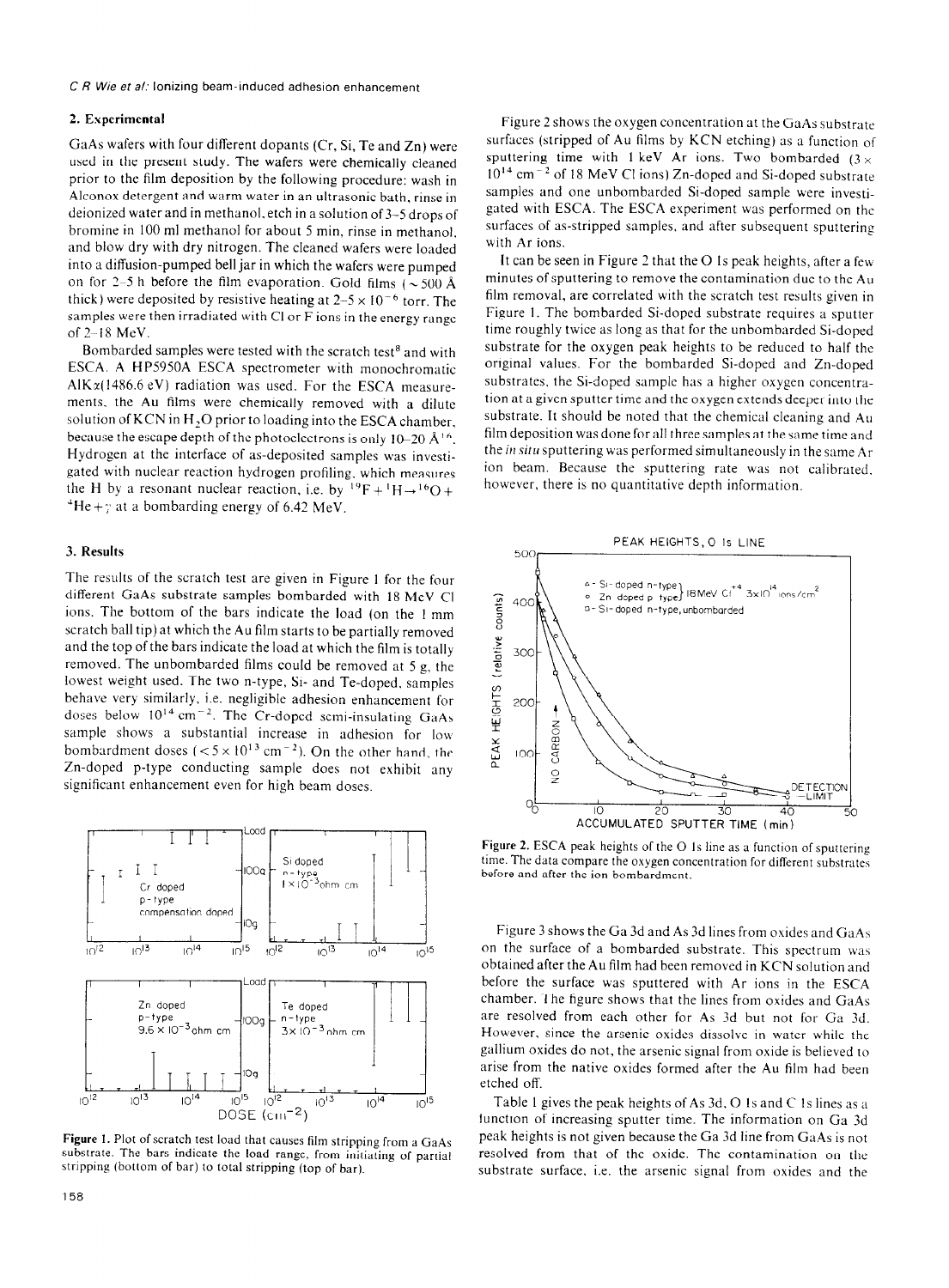**CR Wie et a/: Ionizing beam-induced adhesion enhancement** 

| Si-doped n-type GaAs<br>(accumulated 18 MeV Cl <sup>+4</sup> , $3 \times 10^{14}$ cm <sup>-2</sup> ) |                        |                  |                 |                 | Zn-doped p-type GaAs<br>$(18 \text{ MeV Cl}^{+4}, 3 \times 10^{14} \text{ cm}^{-2})$ |                  |              |                   | Si-doped n-type GaAs<br>(unirradiated) |                  |                 |                 |
|------------------------------------------------------------------------------------------------------|------------------------|------------------|-----------------|-----------------|--------------------------------------------------------------------------------------|------------------|--------------|-------------------|----------------------------------------|------------------|-----------------|-----------------|
| Sputter Time<br>(min)                                                                                | As 3d<br>(GaAs)        | As 3d<br>(Oxide) | O <sub>1s</sub> | C <sub>1s</sub> | As 3d<br>(GaAs)                                                                      | As 3d<br>(Oxide) | O Is         | C <sub>1s</sub>   | As 3d<br>(GaAs)                        | As 3d<br>(Oxide) | O <sub>1s</sub> | C <sub>1s</sub> |
| $\Omega$                                                                                             | 193                    | 93               | 467             | 110             | 200                                                                                  | 70               | 417          | 90                | 230                                    | 72               | 460             | 104             |
|                                                                                                      | 277                    | 75               | 383             | 36              | 260                                                                                  | 50               | 367          | 24                | 323                                    | 25               | 367             | 15              |
|                                                                                                      | 313                    | 27               | 367             | $\Omega$        | 327                                                                                  | 20               | 333          | $\theta$          | 375                                    | $\Omega$         | 260             | $\theta$        |
| h.                                                                                                   | 342                    | 0                | 293             | <b>ANALLON</b>  | 340                                                                                  | $\Omega$         | 250          | $\frac{1}{2}$     | 400                                    |                  | 167             | $\sim$          |
| 10                                                                                                   | 342                    |                  | 217             | <b>Service</b>  | 358                                                                                  | $\Omega$         | 158          | $-$               | 383                                    |                  | 83              | $-$             |
| 15                                                                                                   | 353                    |                  | 127             |                 | 403                                                                                  | $\Omega$         | 92           |                   | 408                                    |                  | 43              | <b>Services</b> |
| 20                                                                                                   | <b>Service Address</b> |                  | 83              |                 |                                                                                      |                  | 58           | ---               |                                        |                  | $\approx$ 25    | ---             |
| 25                                                                                                   |                        |                  | 57              | <b>Address</b>  |                                                                                      |                  | 42           | $-$               |                                        |                  | $\approx$ 20    | -----           |
| 30                                                                                                   |                        |                  | 58              |                 |                                                                                      |                  | 42           | <b>STATISTICS</b> |                                        |                  | $20$            |                 |
| 35                                                                                                   |                        |                  | $\approx$ 30    |                 |                                                                                      |                  | $\approx$ 25 |                   |                                        |                  |                 |                 |
| 40                                                                                                   |                        |                  | < 25            |                 |                                                                                      |                  | 17           |                   |                                        |                  |                 |                 |

**Table 1.** Peak height data for bombarded and unbombarded GaAs substrates with different **dopdnts** 



**Figure 3.** ESCA spectrum for Ga 3d and As 3d lines. Oxide satellite signal **is resolved** for As, but not for Ga.

carbon signal, formed after the Au film removal, is seen to be all removed **by 6** min of sputtering. Thus, the GaAs surface is regarded to be free of post-etch contamination after **6** min of sputtering.

The linewidths of the As 3d and Ga 3d lines are presented in Figure 4 as a function of sputter time for the same samples as shown in Figure 2. The higher the oxide concentration, the larger the linewidths of the Ga 3d line. The Ga 3d linewidths (FWHM) data are consistent with the oxygen concentration data (see Figure 2) and the scratch test results (see Figure 1). This is evidence that the ionizing radiation (MeV ions in this case) induces the formation of oxides at the substrate surface.

Rough chemical compositions were obtained from the peak height measurements for the Si-doped substrates. After 6 min of sputtering when the post-etch contaminants of oxygen and carbon have been removed (see Table l), the atomic percents are 32% As, 41% Ga and 27% 0 for the bombarded substrate, and 39% As, 45% Ga and 16% 0 for the unbombarded substrate. The relative oxygen concentration in the bombarded substrate has increased by MeV-ion-irradiation from that in the unhombarded substrate. Since there are no arsenic oxides left after 6 min of sputtering (see Table l), **these** data suggest that the dominant Ga oxide is  $Ga(OH)$ <sub>3</sub> rather than  $Ga_2O_3$  since after subtracting all Ga present as GaAs the ratio of O to the remaining Ga is 3:1.



**Figure 4.** Linewidths at half peak height vs sputtering time for Ga 3d and As 3d lines.

Therefore, the ESCA **data suggest that the ionizing** effects of MeV ions cause the impurity oxides at the film-substrate interface to diffuse more into the substrate and to be more strongly bound to the substrate atoms, which makes it harder to sputter off the oxygen atoms.

The hydrogen at the film-substrate interface was measured for the as-deposited samples by hydrogen profiling using the tandem accelerator at Caltech. The nuclear reaction for the hydrogen measurements, i.e.  $^{19}F + ^1H \rightarrow ^{16}O + ^4He + \gamma$ , has several resonances. We used the lowest reasonant energy of the incoming <sup>19</sup>F ions in the present study (6.42 MeV), and the photons  $(\gamma)$  in the energy range of 6.1-7.1 MeV were measured by a NaI(T1) detector.

Peaks in the y-ray yield were observed for the <sup>19</sup>F energies corresponding to the resonant energy (6.42 MeV) at the surface of